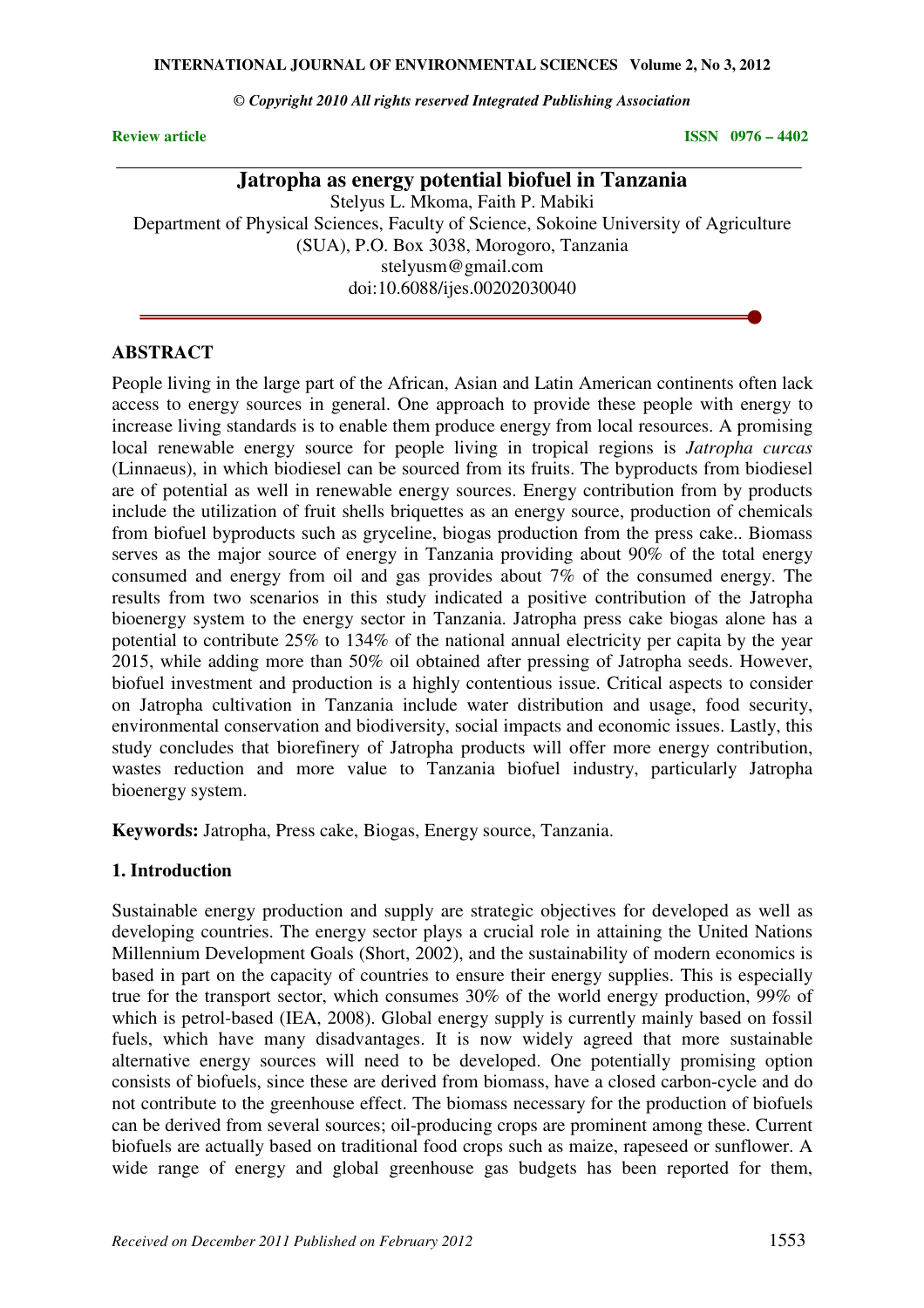although they are generally favourable compared with conventional fossil fuels like gasoline and diesel (Hill et al., 2006). However, these types of feedstock raise concerns because they are directly linked to food security issues. Also their cultivation is fuel-fertilizer and pesticide-intensive, with significant impacts on ecosystems.

Although Jatropha grows naturally in Africa, its cultivation on an economic scale is a recent venture for which little reliable scientific data exists either for environmental assessment or management. At present, the main agro-environmental impact studies in East African countries are largely qualitative, this include countries like Kenya (Kalua, 2008) and Tanzania (Eijck and Romijn, 2008). In Tanzania, the development of Jatropha biofuels is still in an early phase, and that its future is still unclear. Despite the favourable constellation of many contextual 'landscape' factors, there remain prominent barriers within Tanzania's existing energy regime (Eijck and Romijn, 2008). This study aims to evaluate the Jatropha curcas L. as energy source biofuel and reports the results on the production and energy potential of biogas from Jatropha press cake in Tanzania.

# **2. Methodology**

# **2.1 Jatropha production, use and its application**

Tanzania is globally placed to be the leader in biofuel production because of having ideal geographic and climatic conditions for growing a wide range of bio-fuel crops such as sugar cane, palm oil, Jatropha, soy bean, and cotton. Jatropha is well promoted in Tanzania and investments have been reported to increase with strong political support. Currently, estimation for planted Jatropha in Tanzania is 17,000 ha which is 1.9% of the global cultivation and 14.4% of the total cultivation in Africa. Tanzania is considered very important for Jatropha cultivation sector with an estimate (GEXSI, 2008) of up to 69,870 ha in 2010 to 620,110 ha in 2015.

| <b>Parameter</b>                              | Gross** calorific value $(MJ/Kg)$ |  |  |  |
|-----------------------------------------------|-----------------------------------|--|--|--|
| <sup>a</sup> Jatropha seed                    | $20.852 \pm 0.08$                 |  |  |  |
| <sup>a</sup> Jatropha press cake              | $18-25.1*$                        |  |  |  |
| <sup>a</sup> Jatropha oil                     | $37.832 \pm 0.08$                 |  |  |  |
| <sup>a</sup> Gasoline                         | 47.127                            |  |  |  |
| <sup>a</sup> Crude oil                        | 44.091                            |  |  |  |
| <sup>b</sup> Diesel fuel                      | 46                                |  |  |  |
| <sup>b</sup> Kerosene                         | 47                                |  |  |  |
| $b$ Wood (15% water)                          | 16                                |  |  |  |
| <sup>b</sup> Cooking coal (1-4% water)        | 35-37                             |  |  |  |
| $^{b}$ Coal (general purpose and 5-10% water) | 32-42                             |  |  |  |

**Table 1:** Comparison of calorific value of Jatropha oil and seeds to conventional fuels

Source: <sup>a</sup> Augustus et al., 2002 and <sup>b</sup>www.kayelaby.npl.co.uk

\*depends on residue oil content in the press cake

\*\*water formed and liberated during combustion is in the liquid phase

The plant *Jatropha curcas* (Linnaeus) belongs to the family Euphorbiaceae and is indigenous to Latin America and naturalized throughout tropical and subtropical parts of Asia and Africa. When people use the term Jatropha, usually they refer to this species which is one of the 170 known species of this wild plant (Akintayo, 2004; Jongschaap et al., 2007). Jatropha being a woody plant can be used for a number of purposes and in Tanzania the common uses of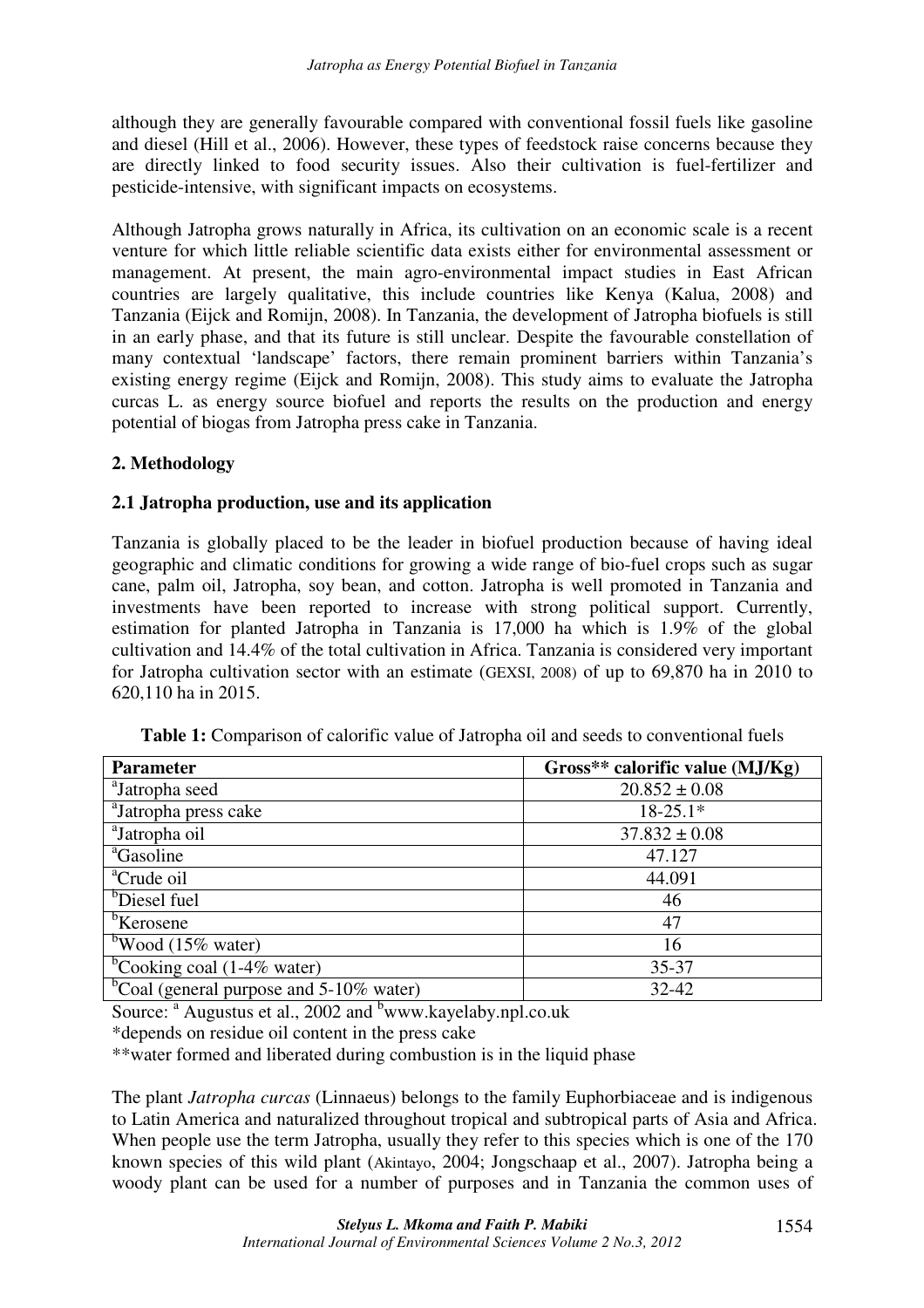Jatropha include hedging, solid fuel, medicines, marking grave yards, supernatural beliefs, soap making, fertilizer and biogas production (Jongschaap et al., 2007; Fleuret, 1980; Heller, 1996). Of the various applications of Jatropha, transport fuel is probably the most promising for the Jatropha seeds from both an economical and ecological point of view. The potential work that a fuel can do is determined by its energy content (Singh et al., 2008). The calorific values of solid and liquid Jatropha fuels as compared to those of conventional fuels are shown in Table 1.

## **2.2 Jatropha biofuel by-products**

The by-products of fresh Jatropha fruits include the shell, the hull, and the press cake. The fresh Jatropha fruit contains about 35–40% shell and 60–65% seed (by weight) of which 40– 42% husk/hull and 58–60% kernels which consists of about 50% oil. The fruit shell is reported to contain about 34% cellulose, 10% hemi cellulose and 12% lignin and is good in minerals (Singh et al., 2008). In Tanzania is common to press the oil from peeled fruits and the shells are obtained after peeling the fruits leaving the seed with 100% hull to be pressed. Scientific investigation on the shell reveals its potentials for biological conversion and energy source as powdered briquettes and it high ash content (14.88%) a potential for fertilization of the soil. Using an up flow anaerobic digester filter, biological conversion of the shells after pre-treatment to remove fibres was possible producing biogas with 70% methane. Despite all that the shell briquettes still offers a more green energy opportunity for domestic and industrial fuel (Singh et al., 2008).

The Jatropha seed hull/husk is known to contain 3.97% ash, 71.04% volatile matter and 24.99% fixed carbon on dry weight basis, 10% moisture and the calorific value of 4044 kcal $Kg^{-1}$ . Laboratory gasification of the husks reached a maximum efficiency of 68.31% at a gas flow rate of 5.5  $\text{m}^3\text{h}^{-1}$  and specific gasification rate of 270 Kgh<sup>-1</sup>m<sup>-2</sup>, at this point the calorific value of the gas is  $1105$  kcalm<sup>-3</sup>. Biological conversion can be possible as well due to its high content of organic matter and this one contributes much to the Jatropha press cake organic matter because husks is left with the seed for pressing. Currently, the seed hull can not be counted separately as a source of energy since it part of the press cake.

The Jatropha press cake is obtained after separating the oil from the other seed contents chemically or mechanically. In Tanzania oil is obtained mechanically using a ram press or a screw press. Jatropha press cake in Tanzania is used as fertilizer, animal feed, source of biochemical and biogas production for energy source. Jatropha press cake can be used as organic manure, it nutrient content is richer than cow dung and neem cake and comparable to chicken manure. It contains macroelements nitrogen, phosphorus, potassium, sulphur and micronutrients Fe, Mn, Zn and Cu in a range from 800 to1000, 300 to 500, 30 to 50 and 18 to 25 mgKg<sup>-1</sup> of respectively. Jatropha press cake has also a nitrogen content of up to 6%, similar to that of castor beans and chicken manure. These increase the yield of Jatropha seeds up to 120% over the control without manure treatment. The great hope behind many growers of Jatropha in Tanzania was to utilize the press cake for animal feed and selling to gain income. This has been a declined hope due to the fact that the Jatropha species grown in the country as of many parts of the world is toxic and yet the detoxification of cake is not of economically achievable and profitable at least at large scale. Therefore, the cake is only used as fertilizer and for energy source as briquettes or biogas production raw material (Janssen et al., 2005). Jatropha seed cake a source biochemicals and considered a best carbon sources among various carbohydrates, because it is pure, inexpensive and can be available in a mass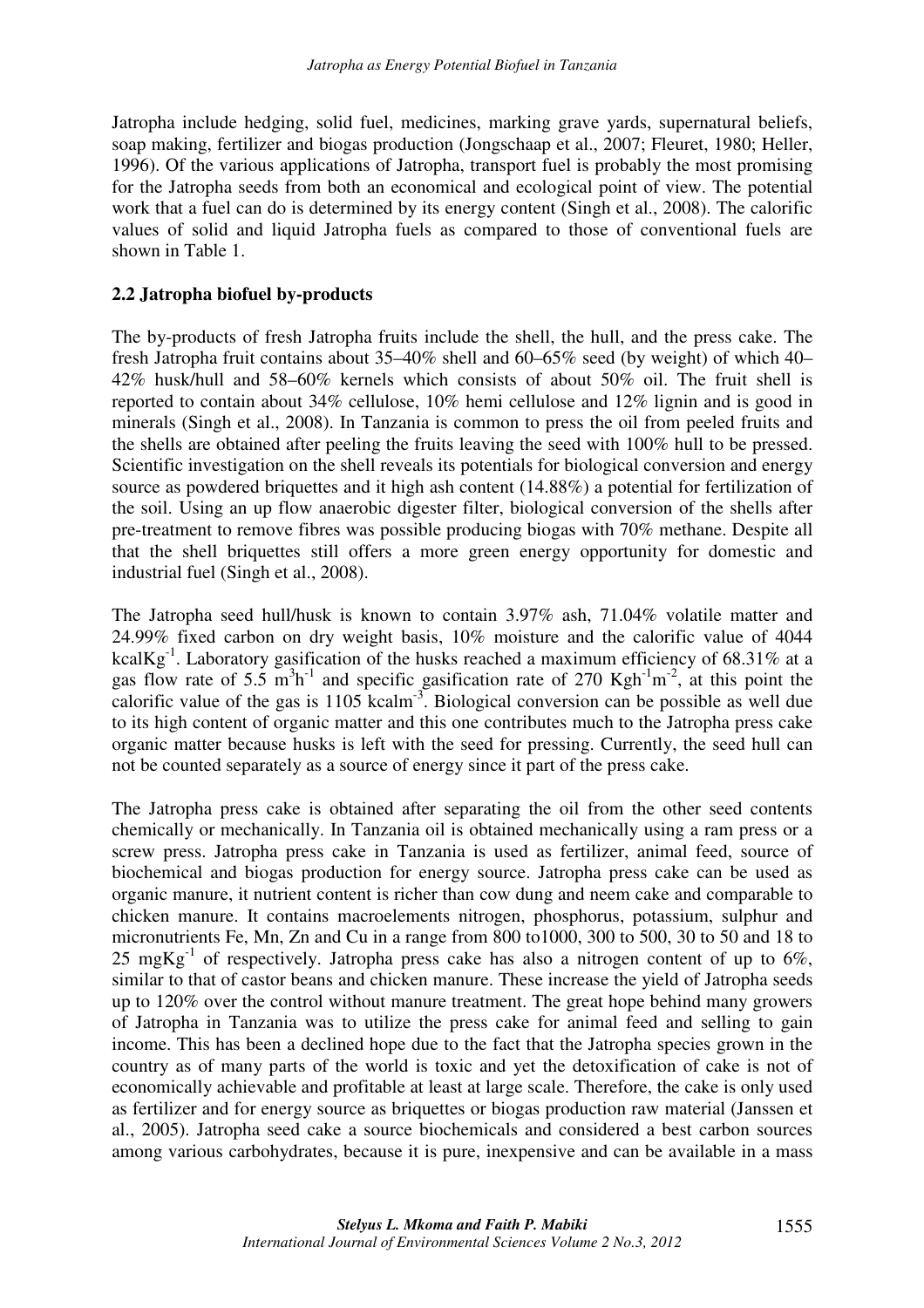supply. It has also been reported as good feed stock for production enzymes used by food industry (Muralidhara Rao et al., 2007).

#### **3. Results and discussion**

#### **3.1 Energy potential of biogas from Jatropha press cake**

Jatropha press cake is a good feedstock for biogas production because it is rich in organic matter; containing between 56%-64% crude protein (Benge, 2006). Biogas production from Jatropha press cake is about 60% higher as compared to the biogas generated from cow dung and had better calorific value as it had more methane (Lopez et al., 1997). More scientific investigations for anaerobic digestions of Jatropha press cake is required in order to draw a conclusion on its potentials to contribute as energy source. Basics of the biogas process: Fermentation of organic matter by Microorganisms, allows the decomposition of organic matter aerobically or anaerobically. In aerobic decomposition the end products are carbon dioxide, heat and humus, during which most of the energy is lost as heat and production of new biomass. In anaerobic decomposition the main products are methane, carbon dioxide and peat or manure or sludge depending on the nature of process and the raw materials. When methane is produced under natural fossil conditions the gas produced is called natural gas. Biogas is normally produced through the process known as anaerobic digestion in swamps, marshes and intestinal tract of ruminant animals. Anaerobic digestion can be defined as the symbiotically stepwise process by which organic matter is digested to mainly methane  $(CH<sub>4</sub>)$ and carbon dioxide  $(CO<sub>2</sub>)$ . It is a process due to concerted action of several metabolic groups of micro-organisms (Figure 1).



**Figure 1:** Anaerobic digestion process

Biogas composed of a mixture of different gases including methane (50-75 Vol.%), carbon dioxide (25-50 Vol.%), hydrogen sulphide (50-6000 ppmv), Nitrogen (0-5 Vol.%), Ammonia  $(0-1 \text{ Vol. } \%)$ , Oxygen  $(0-2 \text{ Vol. } \%)$ , hydrogen peroxide  $(1-10 \text{ Vol. } \%)$  and water vapour  $(0-1 \text{ Vol. } \%)$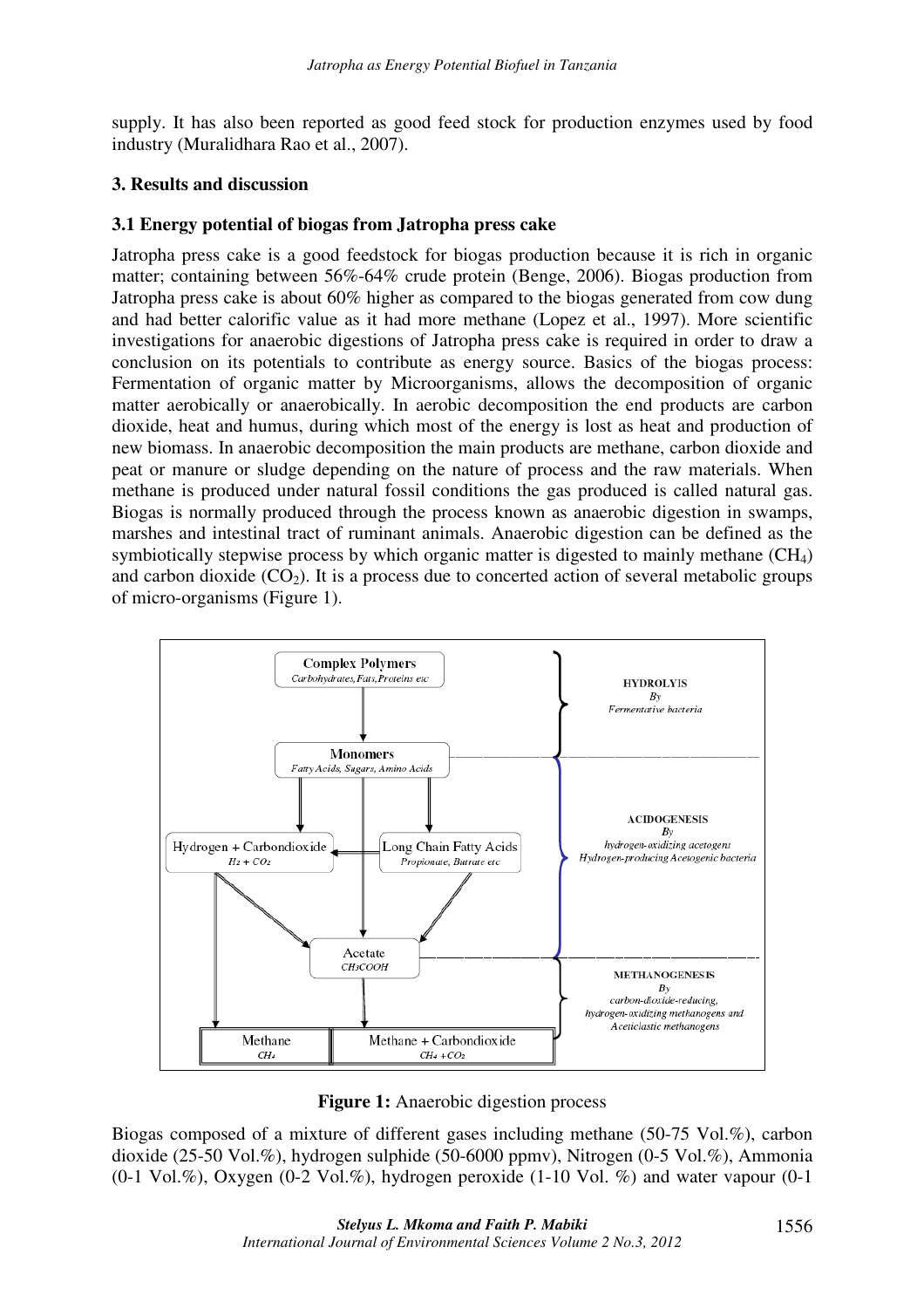Vol.%) (Singh, et al., 2008). The contents of the gases will depend on the type of the material composition of the organic matter used as feedstock and the process parameters and conditions during fermentation. The major difference between natural gas and biogas is the methane content and so it implies to their energy quality. The methane content is giving the energy quality of the gas and hence determines its application. The methane content of the biogas is usually measured at 50% to 80% by volume of the produced gas.

Process parameters and conditions: During the anaerobic digestion process parameters like pH, temperature and content of secondary gases in the digester must be controlled (Lopez et al., 1997; Wulf, 2005). Higher pH, value of the medium will allow gases such carbon dioxide and hydrogen sulphide to remain dissolved in the median and so methane yield is higher in the biogas produced. However, too high medium pH will again lead to accumulation of organic acids which can lower the pH of the medium. Because the methanogenic bacteria are pH sensitive, pH less than 6 and above 8 will limit the functioning and hence lower the production of methane most of the time, the buffer system is used to make the system stable throughout the process. Biogas producing can work at either psychrophilic (below 20  $^{\circ}$ C), or mesophilic (room temperatures/ above 20  $^{\circ}$ C to 42  $^{\circ}$ C) or thermophilic conditions with temperatures between  $\frac{42 \text{ °C}}{255 \text{ °C}}$ . However most of the bacteria work best at mesophilic conditions. At very low temperatures the microorganisms are very slow and the residence time can go up to 3 months. At thermophilic conditions the digestion is very fast (15-20 days) but the process becomes very temperature sensitive and promotes the volatile fatty acids formation. Sulphide content and ammonia gases content during digestion differs depending on substrate used, proteins high sources always can give higher sulphide and ammonia gases due to decomposition of protein, these can be controlled by pH stability and then the gas is purified or can be removed by additives, example sulphide can be removed by addition of iron salts in the medium.

The amount of biogas yield from anaerobic digester: This will depend on (1) The substrate composition: Simplicity for degradation by type of microorganisms depends on structure components of the substrate ingredients (Wulf, 2005). Theoretically samples such as waste fat, grease and oils containing more fat/lipid contents yield more biogas and with high quality for different application relative to others under certain conditions. The rate of digestion always depends on the structure complexity of the substrate and it should not be confused with the yield. Carbohydrates such as sugars are easily degradable than starch or protein so the protein will take more time to digest. On the other hand substrate like cellulose and hemicelluloses are even harder to degrade while the lignin is even not degradable (Wulf, 2005). (2) Organic Total Solids (oTS): The amount of degradable material will determine the amount of biogas produced. In continuous process organic loading rate (KgoTS/m<sup>3</sup>day) determines the yield. When the process can accommodate a high organic loading rate then this can imply higher yields. However on the other hand if the concentration of the organic total solids is too high, microoganisms can have a problem of adaptation and hence affects the yield and/or the retention time. Depending on the process and type of substrate, organic loading rate differs (Sawe, 2007).

## **3.2 Jatropha availability scenarios**

Two scenarios of Jatropha press cake availability are considered depending on the GXSI report (GEXSI, 2008) on Jatropha cultivation in Tanzania; experts' scenario as scenario 1 and GXSI scenario as scenario 2 (Table 2). In the scenario 1 the area estimated to be under cultivation is 11700, 34300 and 116000 for 2008, 2010 and 2015 respectively. For the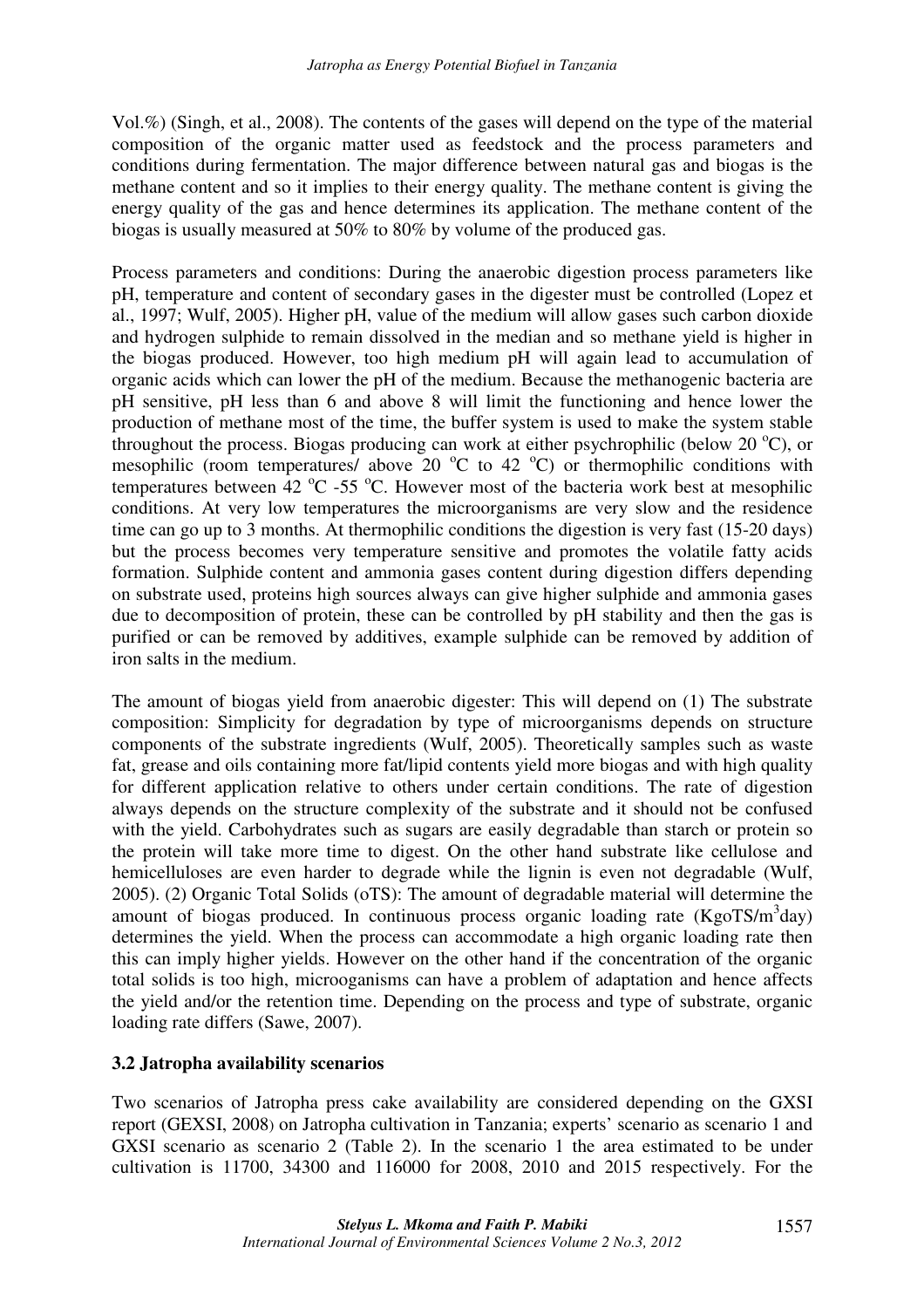scenario 2 the area identified under Jatropha cultivation is 17000, 69870, 620110 ha for 2008, 2010 and 2015 year respectively. Assuming that 6 T/ha constant yield of seeds per ha to 2015, 75% of the seed remain as press cake after pressing the oil, 4kg of seed gives 1L of oil and the 3Kg remains as press cake. The press cake is 100% available for biogas production, characterized by 92% oTS and 92% TS, biogas production is at 350 L/KgoTS with 65% methane. The proper technology is used resulting to efficient production and power losses during transmission are negligible.

Value added to 1L of oil pressed: One litre of oil is obtained by pressing 4 kg of Jatropha seed, leaving 3kg of press cake as a by-product. Biogas production from this cake will produce 578 L of biogas which is worthy 20.8 MJ of energy. Comparing to the energy value of 1 L of Jatropha oil which is 40.7 MJ, the value added is 51%. This will improve the Jatropha bioenergy system and contribute significantly in sustainability of Jatropha bioenergy system exploitation in Tanzania.

| <b>Scenario</b>   | Year | Area under                          | <b>Amount</b>                  | <b>Methane</b>      | <b>Equivalent energy potentials</b> |                     |                     |
|-------------------|------|-------------------------------------|--------------------------------|---------------------|-------------------------------------|---------------------|---------------------|
|                   |      | <b>Jatropha</b><br>cultivation (ha) | of press<br>cake<br>$(Tx10^3)$ | produced<br>$(m^3)$ | <b>GJ</b>                           | <b>MWh</b>          | <b>BEO</b>          |
| <b>Scenario 1</b> | 2008 | 11,700                              | 52                             | $1.0 \times 10^{7}$ | $\overline{3.7 \times 10^5}$        | $1.0 \times 10^5$   | $6.0 \times 10^{4}$ |
|                   | 2010 | 34,300                              | 154                            | $3.0 \times 10^{7}$ | $1.0 \times 10^{6}$                 | $3.0 \times 10^5$   | $1.7 \times 10^5$   |
|                   | 2015 | 116,000                             | 522                            | $1.0 \times 10^8$   | $3.6 \times 10^{6}$                 | $1.0 \times 10^{6}$ | $6.0 \times 10^5$   |
| <b>Scenario 2</b> | 2008 | 17,000                              | 77                             | $1.5 \times 10^{7}$ | 5.3 x $10^5$                        | $1.5 \times 10^5$   | $8.7 \times 10^{4}$ |
|                   | 2010 | 69,870                              | 314                            | 6.1 x $10^{7}$      | $2.1 \times 10^{6}$                 | 6.1 x $10^5$        | $3.6 \times 10^5$   |
|                   | 2015 | 620,110                             | 2790                           | $5.4 \times 10^8$   | $1.9 \times 10^{7}$                 | $5.4 \times 10^{6}$ | $3.2 \times 10^6$   |

**Table 2:** Energy potentials of the Jatropha press cake in two scenarios

Contribution to National Energy Sector: The annual per capita electricity consumption in Tanzania was estimated to be about 80 kWh in 2005 while the annual energy consumption per capita was 29,300 MJ. Having these data as constant base values, with efficient exploitation of Jatropha press cake and use of the gas as energy source would contribute significantly to the energy sector in the country especially in rural areas with decentralization of the electricity distribution system. With scenario 1, there is a potential of 3.7 x  $10^5$  GJ existing currently which is mainly utilized as fertilizer and little biogas substrate in households, this potential is to be expected to increases up to 3.6 x  $10^6$  GJ in 2015. In scenario 2, the current potential is which 5.3 x  $10^5$  GJ which is 43% higher compared to the first Scenario. This as well is expected to increases up to  $5.4 \times 10^8$  GJ in 2015 which is 500 times higher compared to the same in scenario 1. This energy amount can be used as source of heat for cooking at household level, or to generate electricity. The contribution of the energy in terms of Barrel Equivalent of Oil (BEO) in both scenarios ranges from 0.06 to 3.2 Million BEO per year which is equivalent to foreign exchange saving of 2-128 days due to importation of crude oil barrels. These energy potentials will therefore contribute to environmental conservation due deforestation, accelerate national development by increasing the number of Tanzanians with access to electricity; allowing small scale investments and business projects, these are directly linked to the millennium development goals and available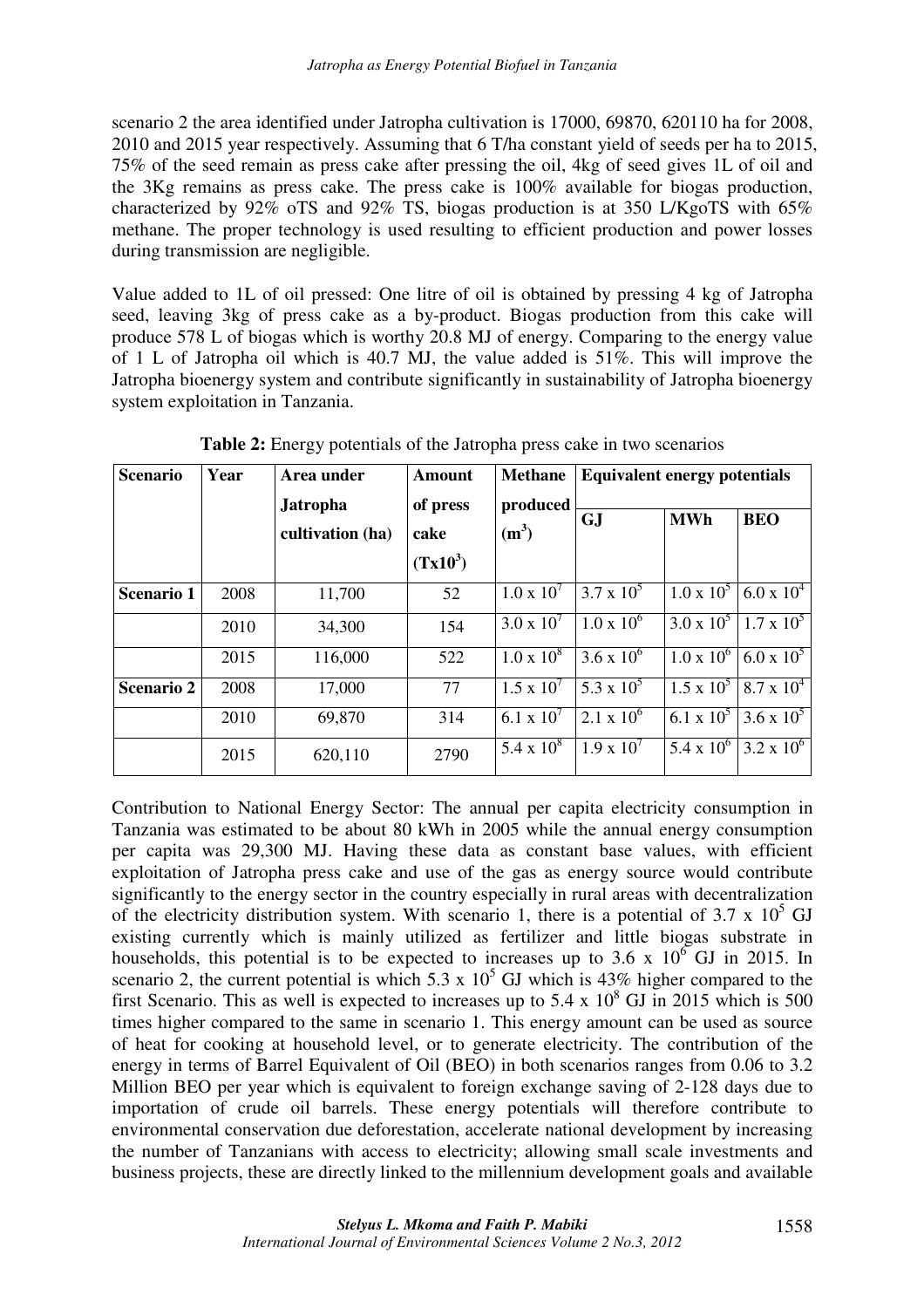national development strategies. However still this will need more research input in order to efficiently exploit the potentials.

For scenario 1, the potential for contribution to national annual electricity per capita is 134%, which is equivalent to 1.65% of the national total annual energy per capita in 2015 (Figure 2). The corresponding values were 4% and 0.05% in 2008 and 15% and 0.19% in 2010. The energy can be exploited more efficiently at local levels to avoid power loss due to long distances and lack of capacity. In scenario 2, if the biomethane potentially produced is converted to electricity and fed in to the national electricity grid, it has a potential to contribute up to 25% in 2015 in the annual national electricity per capita, this contribute 0.31% of the total national annual energy per capita (Figure 3). The corresponding values were 3% and 0.003% in 2008 and 7% and 0.09% in 2010.



**Figure 2:** Potential biogas contribution to Tanzania annual energy and electricity per capita in scenario 1



**Figure 3:** Potential biogas contribution to Tanzania annual energy and electricity per capita in scenario 2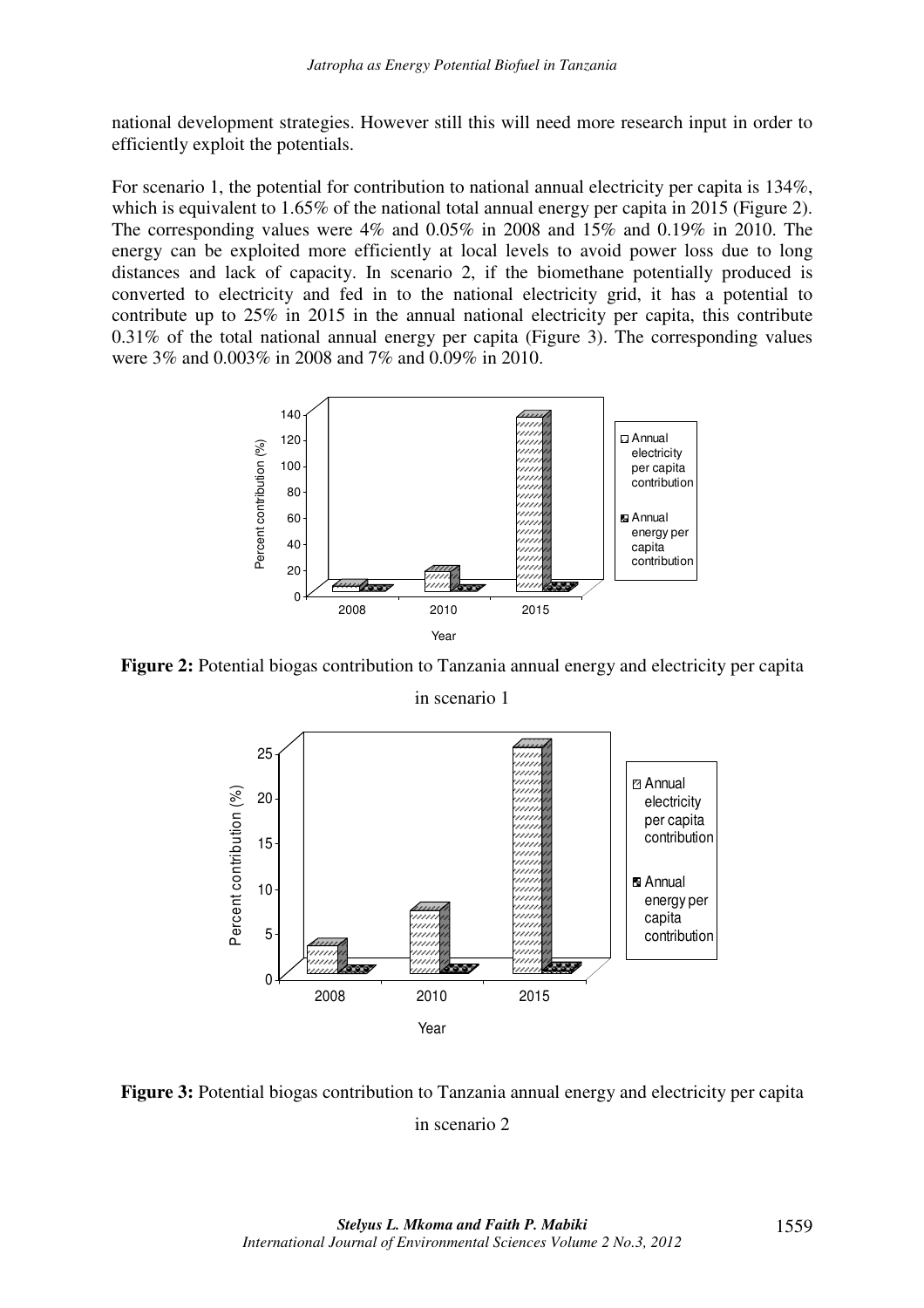## **3.3 Critical aspects and best practice for sustainable exploitation of Jatropha**

The Government of Tanzania and international donors have identified biofuel as a priority growth sector and aimed at providing extensive support for investments in this sector. The hesitation is well revealed in the areas of land provision for biofuel crop cultivation though the country is politically stable and has favourable environment for business. On the other hand as the biofuel policy is not in place, government deferred new biofuel projects registration as it prepares a national policy on biofuels (Sawe, 2007). Though the biofuel issues are discussed very generally, it is worth noting that the pros and cons of the oil crops differ in many ways. The more focused biofuels crops in Tanzania include Jatropha, sugar cane, sisal and palm oil this paper focuses on the Jatropha this section focuses on the Jatropha. Billed as wonder crop, the establishment of Jatropha plantations on the ground in Tanzania has been far from successful, or, in some cases, ethical. Biofuel investment and production in Tanzania is a highly contentious issue but aspects and/or issues such as water distribution and usage, food security, environmental conservation and biodiversity, social impacts and economic issues should critically be considers on Jatropha cultivation in Tanzania (Soares Janssen et al., 2005; Jongschaap et al., 2007; Severion et al., 2007). Biofuel investors have been doing business in Tanzania since 2000, but business stepped up a gear after 2006. To date there are 17 investor companies, from UK, Germany, Sweden, the Nederland and America have shown interest of acquiring land for Jatropha cultivation. Other Local institution and NGOs promoting Jatropha use in Tanzania include Tanzania Traditional Energy Development and Environmental Organization (TaTEDO), The Company For Technology Dissemination and Training (KAKUTE Limited-"Kampuni ya Kusambaza Teknolojia") and Tanzania Industrial Research and Development Organisation (TIRDO) (Sawe, 2007). This is a small number of investors compared to those in Brazil and Indonesia, but a number with clear motives. With over four million hectares requested by investors for biofuels only 650,000 hectares currently allocated, this is a sizeable potential earner for Tanzania (Sawe, 2007; Alweny, 2008).

Biorefineries are facilities that integrate biomass conversion processes that produce fuels, power, and chemicals from biomass. Biorefineries involves producing multiple products, taking advantage of the differences in biomass components and intermediates and maximize the value derived from the biomass feedstock. Using the concept of biorefinery therefore, it is possible to reduce amount of and increase safety of waste products, increase economic effectiveness of biomass source and valorisation of all plant material to useful and high value products (Zinoviev et al., 2007). There is clear indication that the Jatropha system in Tanzania can adopt the biorefinery concept as the industry is growing very fast with full support from investors, government and local people. The biorefinery concept could significantly reduce production costs of plant-based chemicals and facilitate their substitution into existing markets.

Possible more use of the Jatropha by-products includes the utilization for biodiesel, production of chemicals, soap and lubricants and also utilization of Jatropha shells as an energy source, biogas production residues as fertilizers and biogas as fuel in engines, Jatropha press as substrate for enzyme production and platform chemicals (Figure 4). The biggest challenge in the exploiting the biorefinery concept are lack of experience and knowledge (best practices) on the Jatropha system i.e. still a young industry, lack of research to avail proper technologies and processes proper in the context of Tanzania, lack of capital, lack of biofuel policy and lack of local expertise.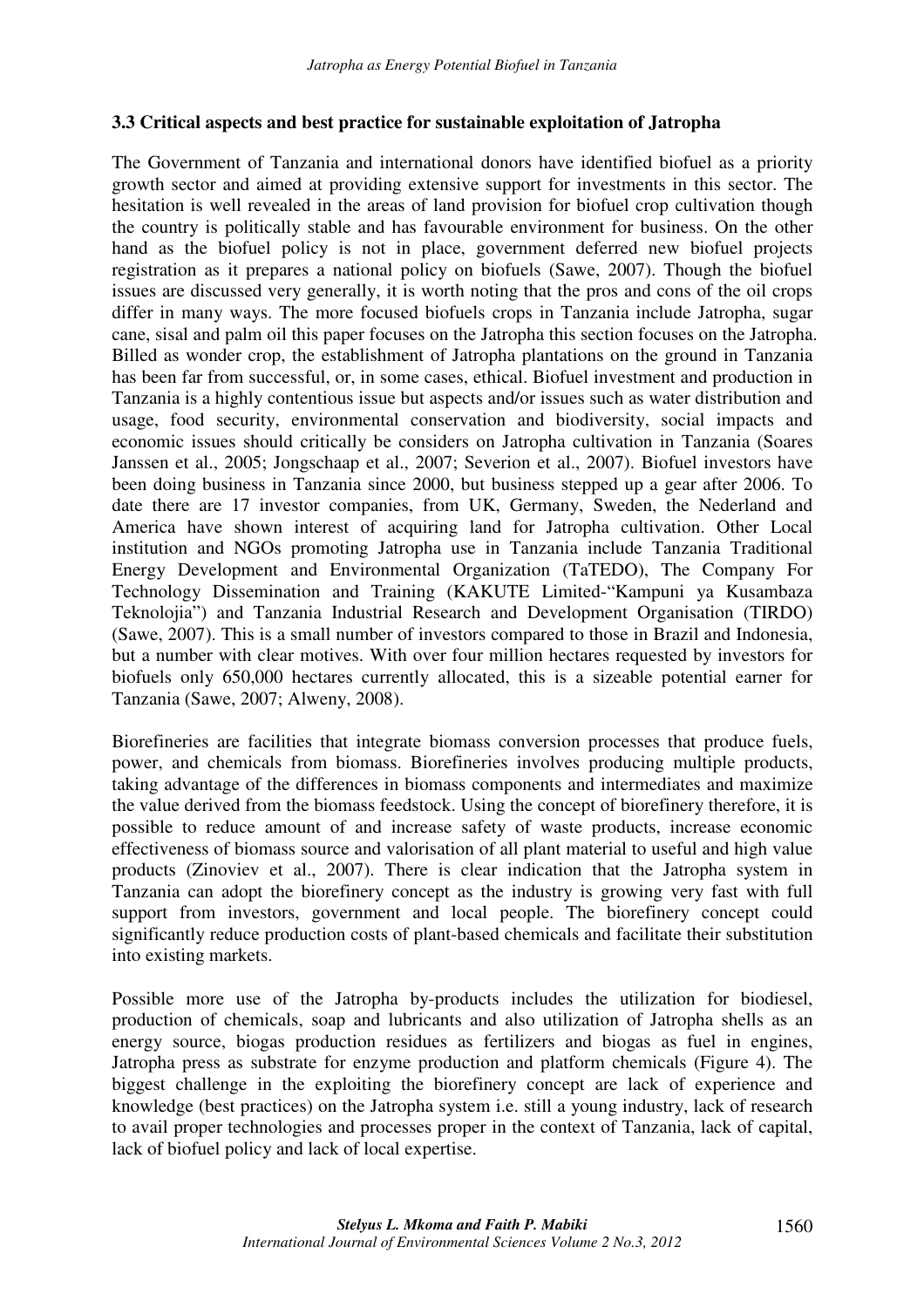

**Figure 4:** The valourisation of Jatropha press cake for biorefinery potentials

# **5. Conclusion**

The principle though originally focuses on risks for Jatropha large scale plantations but it fevers poverty reduction and the fulfillment of the millennium development goals (MDGs) in general (World Bank, 2006). Countries like Tanzania also aims to reduce poverty of her people but the environment the element of planet should be conserved and considered when biomass is utilized. On the other hand there is no business without profit then the investors have to be careful before and during investment. In Tanzania there are great opportunities for Jatropha biofuel industry and the biofuel industry in general. These include the land availability, supportive climatic conditions, water availability, political and peoples will and the need of the industry and its potentials towards attaining the MDGs. Already the shortterm experience in Jatropha investment shows promising potentials in exploiting the products of Jatropha. Biofuel is an inter-sectoral industry; the success and sustainability of the industry in Tanzania will sorely depend on policy to be put in place. It is hereby highly recommended to take the precaution as the industry grows very fast. In order to fully exploit the Jatropha products sustainably in Tanzania the following areas has to be seriously considered for advance:

1. Speeding the formulation of biofuel policy by-products valourisation, oil production and blending. The biofuel policy will determine the investment environment and market for Jatropha but also pave a way for technology expansion and technology transfer.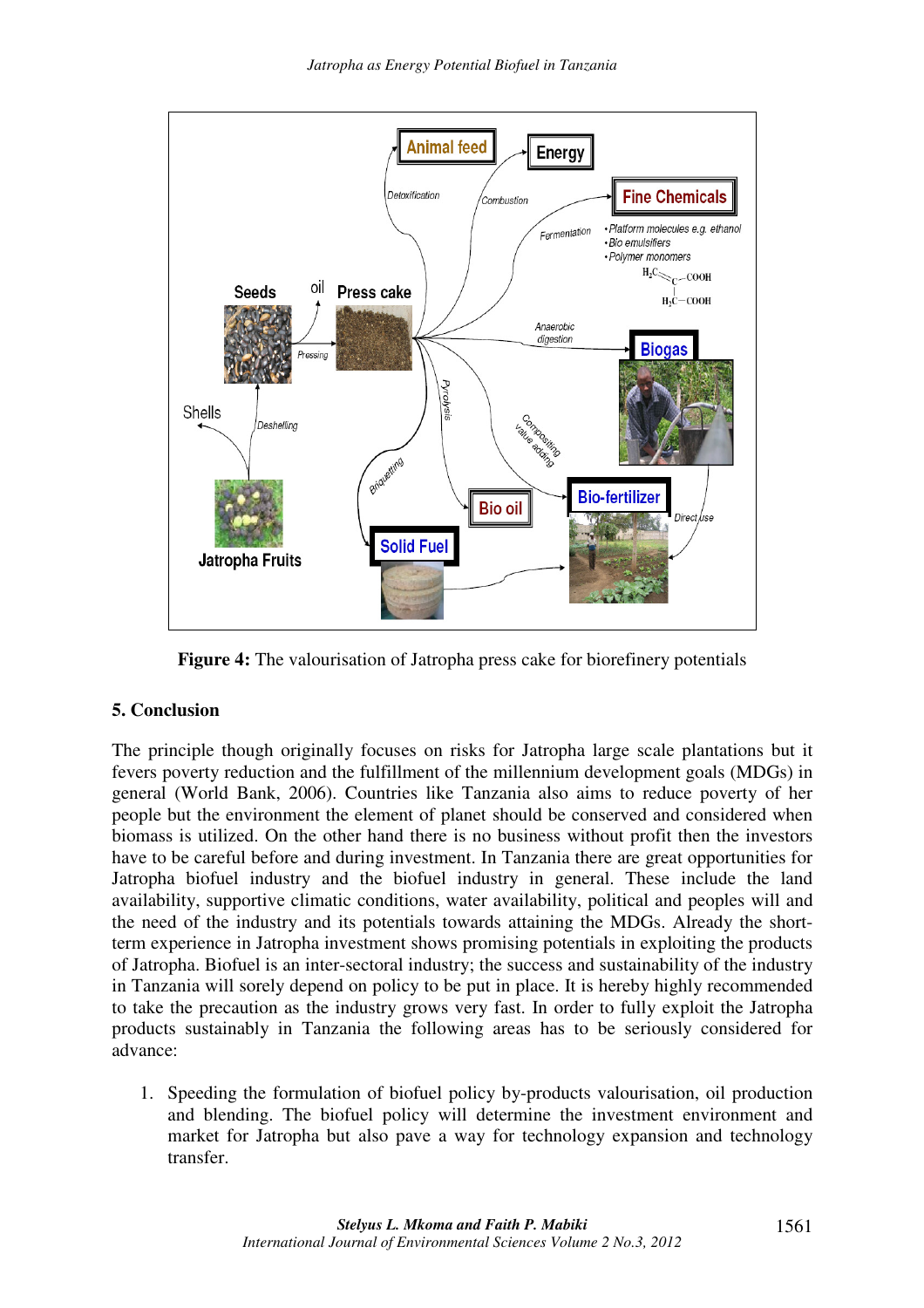- 2. Research collaboration in the areas of technology and production with local institutions such Sokoine University of Agriculture (SUA) and other university and NGOs to fever the improvement of the local expertise and sharing of knowledge for the sustainability of the biofuel industry and specifically Jatropha system.
- 3. Improvement of top down information and knowledge flow in order to facilitate the MDGs goals fulfillment and reduce conflict. Also improvement of technical know how for mainstreaming and multiplication of technology

## **Acknowledgements**

The authors would like to acknowledge the International Centre for Science and High Technology of the United Nations Industrial Development Organization (ICS UNIDO) for sponsoring this work. We acknowledge InTech Open Access Publisher for first publishing the work as a chapter: In Economic Effects of Biofuel Production. The technical support form Faculty of Science, Sokoine University of Agriculture and the German Biomass Research Centre (DBFZ) is heartly appreciated.

## **6. References**

- 1. Short, C., (2002), Energy for the Poor. Underpinning the Millennium Development Goals. Department for International Development (DFID), government of United Kingdom, London. Produced for DFID by Future Energy Solutions. DFID 1 Palace Street London SW1E 5HE. pp. 32.
- 2. International Energy Agency (IEA). (2008), World Energy Outlook, executive summary. International Energy Agency/Organisation for Cooperation and Development, Paris, pp. 8
- 3. Hill, J., Nelson, E., Tilman, D., Polasky, S. and Tiffany, D., (2006), Environmental, economic and energetic costs and benefits of biodiesel and ethanol biofuels. PNAS, 103 (30).
- 4. Kalua, I., (2008), Stakes constraints of bio-fuels cultivation in East Africa. Green Africa Foundation presentation, Vanatrop Workshop Non-food and energetic use of plants from Mediterranean and tropical areas, Agropolis International, Montpellier France.
- 5. Eijck, J. and Romijn, H., (2008), Prospects for Jatropha biofuels in Tanzania: An analysis with Strategic Niche Management, Energ. Policy, 6(1), pp 311-325.
- 6. Global Exchange for Social Investment (GEXSI) (2008), Global Market Study on Jatropha. Final Report 2008. Prepared for, the World Wide Fund for Nature (WWF) London/Berlin.
- 7. Akintayo, E.T., (2004), Characteristics and composition of Parkia biglobbossa nd *Jatropha curcas* oils and cakes, Bioresource Technology, 92(3), pp 307-310.
- 8. Jongschaap, R.E.E., Corré, W.J., Bindraban, P.S. and Brandenburg, W.A., (2007), Claims and facts on Jatropha curcas L. Global Jatropha curcas evaluation, breeding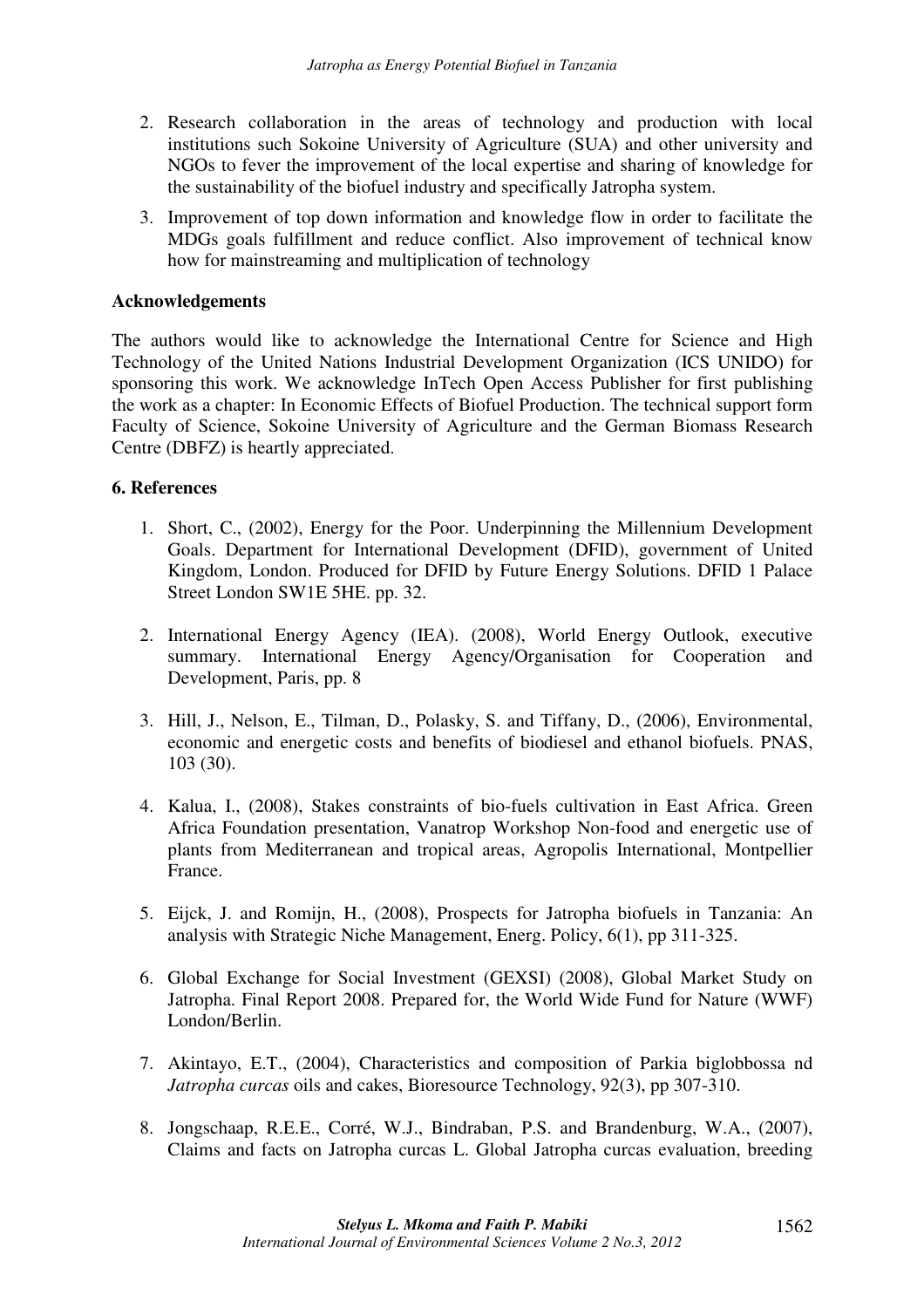and propagation programme. Plant Research International BV, Wageningen. Strichting Het Groene Woudt, Laren. Report, 158, p 66.

- 9. Fleuret, A., (1980), Non-food uses of plants in Usambara, Economic Bot.any, 34(4), pp 320-333.
- 10. Heller, J., (1996), Physic nut *Jatropha curcas* L. Promoting the conservation and use of underutilized and neglected crops. Gatersleben: Institute of Plant Genetics and Crop Plant Research, and Rome: International Plant Genetic Resources Institute. Rome.
- 11. Singh, R.N., Vyas, D.K., Srivastava, N.S.L. and Narra, M., (2008), SPRERI experience on holistic approach to utilize all parts of Jatropha curcas fruit for energy, Renewable Energergy, 33(8), pp 1868–1873
- 12. Augustus, G.D.P.S., Jayabalan, M. and Seiler, G.J., (2002), Evaluation and bioinduction of energy components of *Jatropha curcas*, Biomass and Bioenery, 23(3), pp 161-164.
- 13. Janssen, R., Woods, J., Sawe, E.N. and Pförtner, R., (2005), Liquid Biofuels for Transportation in Tanzania. Potential and Implications for Sustainable Agriculture and Energy in the 21st Century.
- 14. Muralidhara Rao, D., Jaheer Hussain, S.M.D., Pandu Rangadu, V., Subramanyam, K., Sivarama Krishna G. and Swamy, A.V.N., (2007), Fermentatative production of itaconic acid by Aspergillus terreus using Jatropha seed cake Short Communication, African Journal of Biotechnology, 6(18), pp 2140-2142.
- 15. Benge, M., (2006), Assessment of the potential of Jatropha curcas, (biodiesel tree) for energy production and other uses in developing countries.
- 16. Lopez, O., Foidl, G. and Foidl, N., (1997), Production of Biogas from J. curcas Fruit shells In: *Biofuels And Induslrial products From J. Curcas*, Gobitz, Mitielbach, Train (Ed): 118-122, Dvb-Verlag Für die Technische Universität Graz, Graz, Austria.
- 17. Wulf, S., (2005), Anaerobic digestion and biogas production, a Presentation at First Bonner Summer School on Sustainable Agriculture August 2005, pp 1-44.
- 18. Sawe, E.N., (2007), Presenation by Director TaTEDO at the Eastern and Southern Africa Regional workshop on Biofuels, 28--29 June 29 June 2007, Nairobi, Kenya. Liquid Biofuels, Small Scale production and use, (issues, challenges and opportunities (UNEP).
- 19. Soares Severion, L., De lourdes Sila de Lima, R., Bezerra Leoao, A. and Esberard de Macedo Betrao, N., (2007), Root system Charachterization of Jatropha curcus Plants propagated through five Methods. Expert Seminar on Jatropha curcus L. Agronomy and genetics. 26 -28 March 2007, Wageningen, Nertherlands.
- 20. Alweny, S., (2008), Potential boom for biofuels in Tanzania? Feature May 2008, Global facilitation unit for underutilized species.